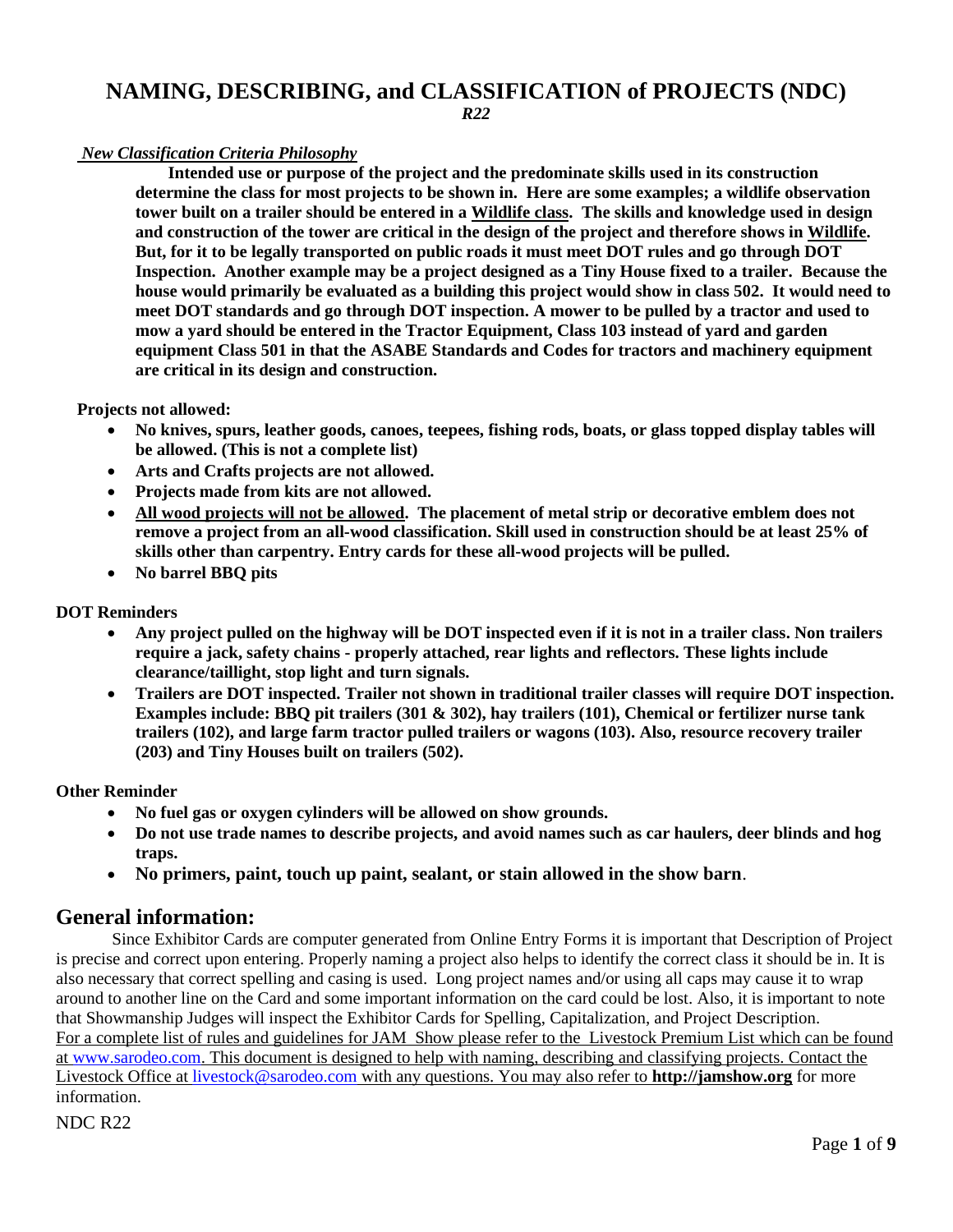# **Spelling and Formatting**

- Spelling is correct and first letter of each word in description is capitalized. Do not use all caps.
- Do not use brand names or registered logos in any project description for example *Tumble Bug* for pull type single bale hay buggies.
- Make sure project is entered in the correct class. Descriptions below will help you to decipher this.
- **It is strongly recommended that you use no more than 40 spaces – including letters, periods and spaces, when naming a project. This is due to limited room available on the Exhibitors Card.**

# **Trailers**

- Abbreviate "feet" with "ft." whenever possible. "ft." should have a period to indicate it is an abbreviation. Normally, you should not abbreviate other descriptors. Typically, size is not necessary in naming projects unless the project is extremely large. Trailers, however, are an exception since size is used to classify them.
- There is no need to include the name "Trailer" in the description of the project with only a few exceptions. When naming a trailer project: "Bumper Pull Utility – less than 10 ft." should be described as "10 ft. Utility." The word trailer is not necessary unless the Trailer is named so that show officials would not recognize it as a Trailer. For most trailers that would enter in the Other Trailer class, the name "Trailer" should be included. Example: If the Trailer is equipped to assist in Fire Fighting then "Trailer*"* should be in the name of the project. There is no need to identify ramps, tilt beds (non-hydraulic assisted) or other accessories found on the Trailer. A hydraulic Dump Trailer should be identified and this should be entered in the Other Trailer class.

# **Division 1 Field Machinery and Equipment**

# **Class 101 Hay Equipment**

Names and description to use: 3 -Pt. Hay Fork, 3 -Pt. Hydraulic Hay Spear, Front Loader Hay Fork, Bucket Mounted Hay Spear, Hay Accumulator, Pull Type Single Bale Hay Fork, Hay Conveyor, Hay Grabber, etc. This class includes **Single or Two Bale Hay Trailers** and Bale Pickup Equipment. Any multi-bale trailer (more than 2 bales), gooseneck or bumper pull, will show in the Multi-bale Trailers (class 1102).

# **Class 102 Spraying Equipment (includes nurse tank trailers)**

Names and descriptions to use: 40 ft. Boom Type Field Sprayer, 40 ft. Broadcast Pasture Sprayer, Chemical or Fertilizer Nurse Tank Trailer. Trailer equipped with tanks and booms would show in this class as well as those trailers that have pumps and hoses or lines to transfer chemicals. Note: **Fuel transfer trailer** will show in the appropriate other trailer class.

#### **Class 103 Tractor Equipment**

Names and descriptions to use: 8 ft. Arena Drag, 2 Cubic Yard Scraper or when describing volumes you may use abbreviations for unit measure  $-$  "yd<sup>3"</sup> or "cubic yard", 32 ft. Crust Buster. (When units of measure are less than 5 you may spell out the unit for example instead of "2", the word "two yd<sup>3</sup>"), 3-pt. Carry-all, Front End Loader, 7 ft. Rotary Brush Cutter, 3-pt. Trailer Coupler, 8 ft. Box Blade, 14 ft. Pasture Aerator, 8 ft. Disc Harrow, Manure Spreader, etc. Other examples include Chisel Plow, 6 Row Cultivator and/or Land Leveler. Also included are tractor or skid steer attachments such as a tractor Powered Log Splitter, Tree Puller, skid steer, or front loader Post Driver, or Stump Grinder. Equipment which uses the **tractors hydraulics** should be placed in this class. Be sure to include ASABE Standards in your documentation

NDC R22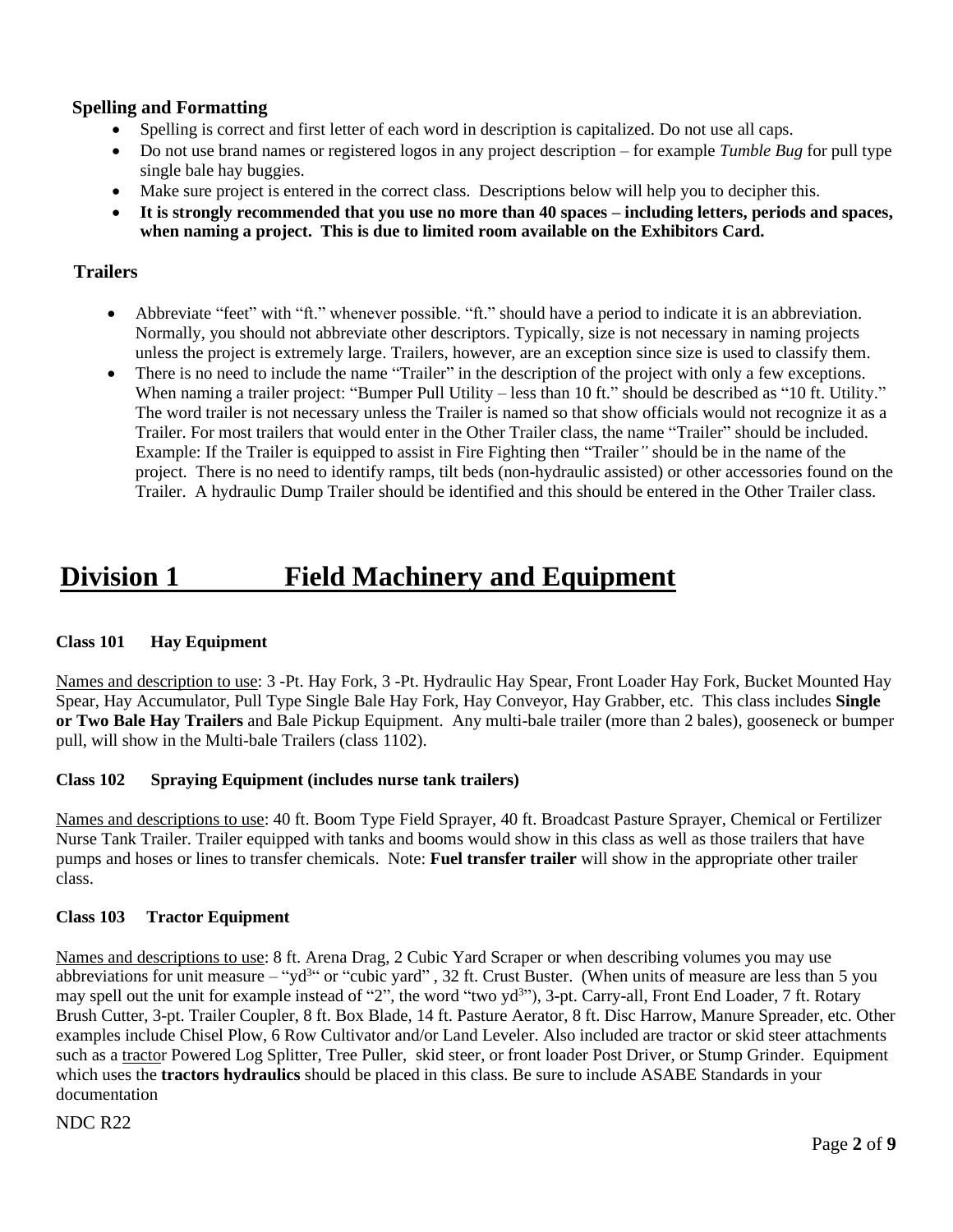# **Class 104 Truck & Equipment Accessories**

Names and descriptions to use: Pickup Headache Rack, Pickup Brush Guard, Front or Rear Pickup Bumper, Grille Guard, Truck Brush Guard, Truck Toolbox, Receiver Hitch Carrier, ATV Rack, ATV Tag Along, Skid Type Fuel Tank, Welder Bed for Truck, Air Flow Tailgate, etc. Exhibited equipment cannot be mounted on actual vehicles in order to display the project. Vises and equipment may be displayed on the project but are not considered in judging. **Fuel Tank trailers are shown in appropriate Other Trailer class.**

# **Division 2 Shop Equipment & Resource Recovery**

Vises and equipment may be displayed on the tables but are not considered in judging.

# **Class 201 Basic Shop Tables & Benches**

Names and descriptions to use: Shop Table. Included in this class are basic shop tables. All wood tables or benches are not allowed. Do **not** include tables that are specialized in this class. Oxyacetylene cutting tables, CNC cutting platforms, or workstations would not show in this class. Any special purpose table, including those with a cut out or slide out cutting sections go into Class 202. Do not confuse this class with Livestock Equipment-Class 603. This class is **not** for yard or picnic tables.

# **Class 202 Specialized Tables, & Workstations**

Names and descriptions to use: Included in this class are Oxy acetylene Cutting Table, CNC Cutting Platform, and Hydraulic Test Station, Grinding Stations, etc. This class includes workstations, specialized metal bending tables or benches, metal working tables, and tables specific for cut off saws/grinders/sanders, etc. **that are used for specific work activities. Field service trailers which are permanently attached to a trailer show in appropriate other trailer class.** Basic Shop Tables would show in class 201.

# **Class 203 Resource Recovery**

Names and descriptions to use: Stand-alone Log Splitter**,** Mulch Separator, Fuel Recovery, Tree Limb Grinder, Compost Creation Device, Recycled Material Separator, or Rainwater Recovery Device. This class should include projects which involve the reuse of materials which normally would be discarded or placed into landfills. Project may have electrical or hydraulic components if used in the recycling or recovery of materials. **In this class the recovery device may be attached to a trailer, and still show in this class, but the trailer would need to be DOT inspected.**

# **Class 204 Other Shop Equipment**

Names and descriptions to use: Ten Ton Floor Press, Jack Stands, A-Frame Hoist, Metal Sawhorse, Tire Storage Rack, Barrel Rack, Engine Stand, Cherry Picker, Oxy-Fuel Cylinder Cart, Pipe Bender or Tubing Roller Station. Other examples include Trailer Light Tester, Electrical Outlet Stand, Parts Washer, and Shop Built Sheet Metal Break or Roller. **Field service trailers or specialized projects which are permanently attached to a trailer show in appropriate other trailer class.**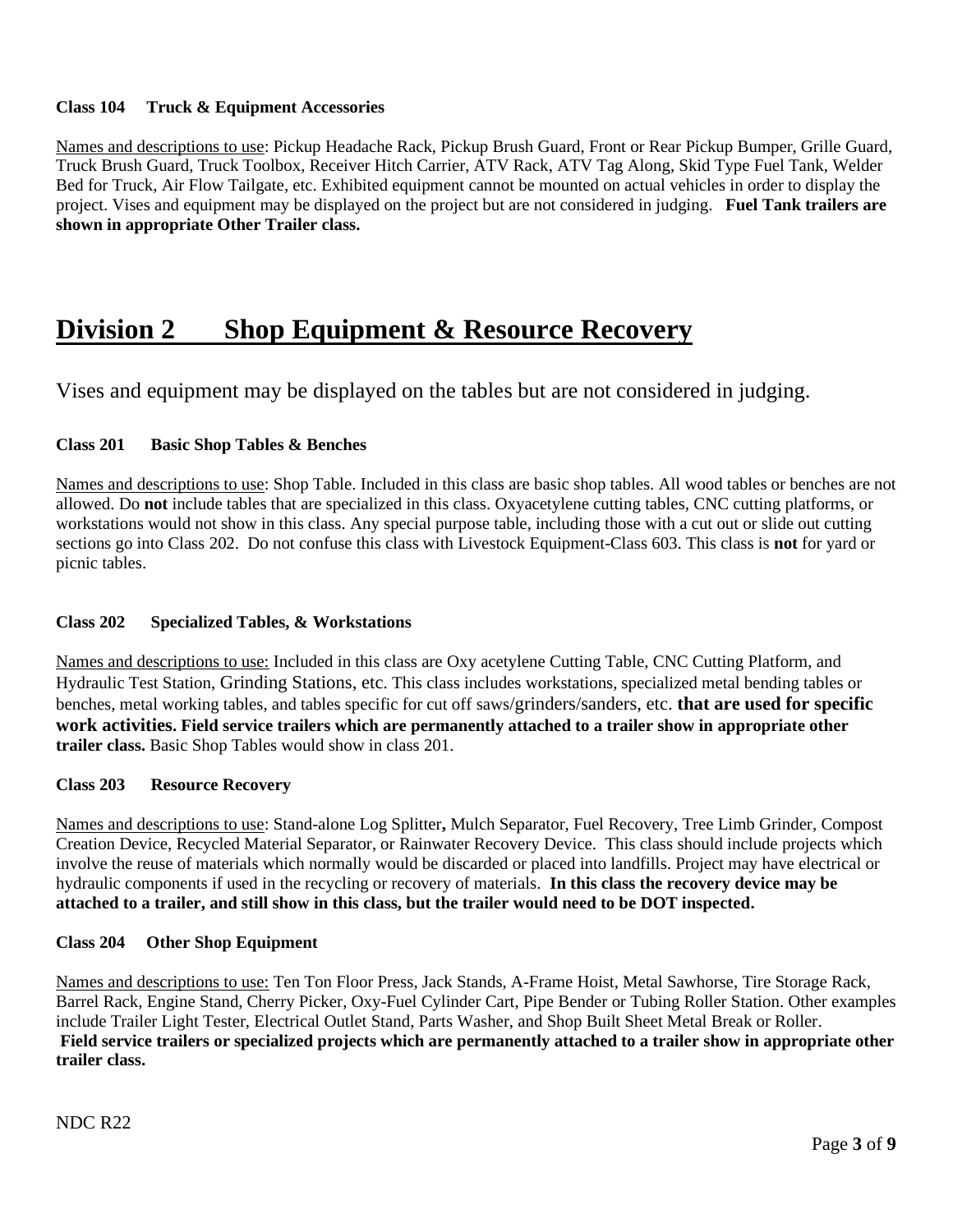# **Division 3** Towable Cooking Equipment *(BBQ pits, Smokers, Grills)*

# **Class 301 Small Towable Cooking Devices (trailer body less than 8 feet, and total trailer body with any added items (i.e., smoke box, firebox, etc. shall not exceed 12 feet)**

Small BBQ Pits, Smokers or Grills permanently mounted to trailers to be used as portable cooking devices. **Trailer must pass DOT inspection**. **Please remember any part mounted on the trailer as a part of the BBQ Pit cannot exceed a width of 102 inches and cannot extend past 4 feet from the trailer body without additional lighting /reflectors (Texas Transportation Code, Section 547.382.).** Safety concerns including heavy lids, sharp edges, grills that cannot be cleaned effectively, proper grill surfaces, the effect of heat on tires, and concerns with heat and cooking gases will be addressed. Tongue weight and weight distribution are also important considerations. Racks for gas cylinders may be part of the project but no cylinders are to be brought onto the S.A.L.E. grounds. These trailers may include storage areas and covers as a part of the cooking trailer. This class includes trailers, bumper pull, or gooseneck pull, designed as a BBQ pit.

# **Class 302 Large Towable Cooking Devices (trailer body exceeding length allowed in class 301)**

Large BBQ Pits, Smokers or Grills permanently mounted to trailers to be used as portable cooking devices. **Trailer must pass DOT inspection**. **Please remember any part mounted on the trailer as a part of the BBQ Pit cannot exceed a width of 102 inches and cannot extend past 4 feet from the trailer body without additional lighting /reflectors (Texas Transportation Code, Section 547.382.).** Safety concerns including heavy lids, sharp edges, grills that cannot be cleaned effectively, proper grill surfaces, the effect of heat on tires, and concerns with heat and cooking gases will be addressed. Tongue weight and weight distribution are also important considerations. Draft within the pit should be address on these large pits. Racks for gas cylinders may be part of the project but no cylinders are to be brought onto the S.A.L.E. grounds. These trailers may include storage areas and covers as a part of the cooking trailer. This class includes trailers, bumper pull, or gooseneck pull, designed as a BBQ pit. **Large semi pulled BBQ trailer will show in class 1103 Other Trailers.**

# **Division 4 Non-Towable Cooking Equipment**

# **Class 401 Non-Towable BBQ pits and smokers (Barrel BBQ pits not allowed)**

This class could include BBQ Pits, or Smokers. The cooking device may be small enough to be hand carried or have small wheels which would aid in the movement of the BBQ pit in the yard. This class would not include towable pits. Consideration for ease of use, practicality, useful life, cooking ability and cooking surfaces will be considered. No barrel BBQ pits will be allowed. Food safety issues will be a part of judging criteria.

# **Class 402 Fire Pits**

Projects in this class are designed to feature fire as a focal point and may have a cover to control wind born embers. These covers shall be made either with a solid cover or using small, expanded metal (1/4" or smaller) or perforated metal (1/4" or smaller). **These fire pits shall not have a cooking surface.**

# **Class 403 Fish Fryers, Disc cookers & other cooking devices**

NDC R22 Fire Disc grill, Plow Disc wok, Cowboy cooking disc, and hibachi are included in this class. Also included are devices used to deep fry food. Gas fired devices are allowed, however, no gas cylinders are allowed at the show.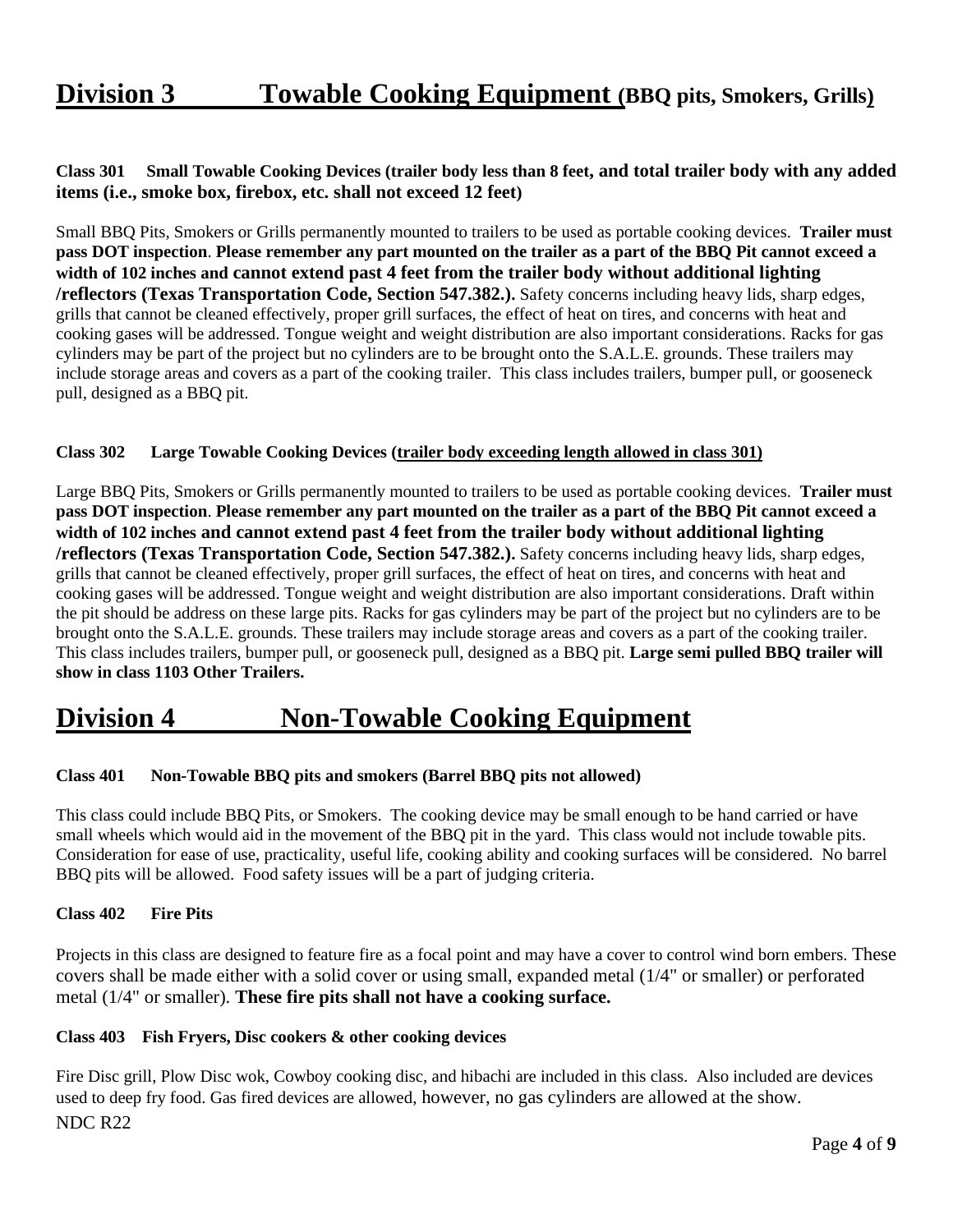# **Division 5 Yard and Garden Equipment**

# **Class 501 Patio or Yard Tables and Benches**

This class includes tables used outdoors. No Glass Topped Tables will be allowed. Benches may be a part of the table. Tables must have at least 25% skill other than carpentry as part of the structure of the project. All projects must be designed for outdoors use. No all wood or indoor furniture allowed. Simple all wood picnic tables would lack the complexity to compete within this class. The addition of a metal ornament or band would not be considered as part of the 25% metal requirement.

# **Class 502 Outdoor Yard and Garden Equipment**

This class includes items used outdoors as convenience or practical items, such as Swings, Planters, Serving Islands, and Food Service Cart. Use Serving Island rather than Bar. No all wood or indoor furniture allowed.

# **Class 503 Greenhouses, Potting Sheds, Tack or Tool Sheds, Small Buildings**

Green Houses, Potting Sheds, Tiny Houses, and other buildings or structures are included. Building may be constructed of metal or wood. They may be used for storage or tack equipment. In addition to carpentry, projects made of wood must include significant metal or other technical skills such as plumbing, masonry, and/or electrical. **Tiny house fixed to trailer would be required to be DOT inspected.**

# **Division 6 Livestock Handling Equipment**

#### **Class 601 Gates**

Names and descriptions to use: 12 ft. Entrance Gate, 12 ft. Pasture Gate, 24 ft. Double Entrance Gate with Arch Way, (Description too long, leave Arch Way out of description) . **Gates must include hinges and latches**. Consider gate length and weight when constructing and placing hinges. Extremely long gates may have a disadvantage compared to two single hung gates. Excessively long gates could lead to a lower score. Cattle guard, or Cattle guard with gate, would show in class 703.

#### **Class 602 Livestock Panels**

Names and descriptions to use: Set of 8 Livestock Panels or, 10 Cattle Panels. This should not be a single panel. Panels should have the ability to create a pen structure when set up. Including the word "panel" in description to differentiate between gate and panel is advised. Panel sets should have the ability to be interlocking or attaching to each other.

# **Class 603 Squeeze Chutes & Restraining Equipment (Stock, Crowding or Working Pens)**

Names and descriptions to use: Hydraulic Squeeze Chute, Squeeze Chute, Hoof Trimming Table, Crowding Pens. Working Pens implies more than a set of panels (see Class 602), Calf Tilt Table, Livestock Working Table, and Loading Chute with or without wheels, etc. Tables and Pens are included in description. Projects in this class could encompass hydraulics or mechanical equipment along with significant use of panels and gates. Hydraulic Squeeze Chutes would fit in this class. Items in this class may have temporary wheels used for relocation but still require tongue jack, safety chains and lights.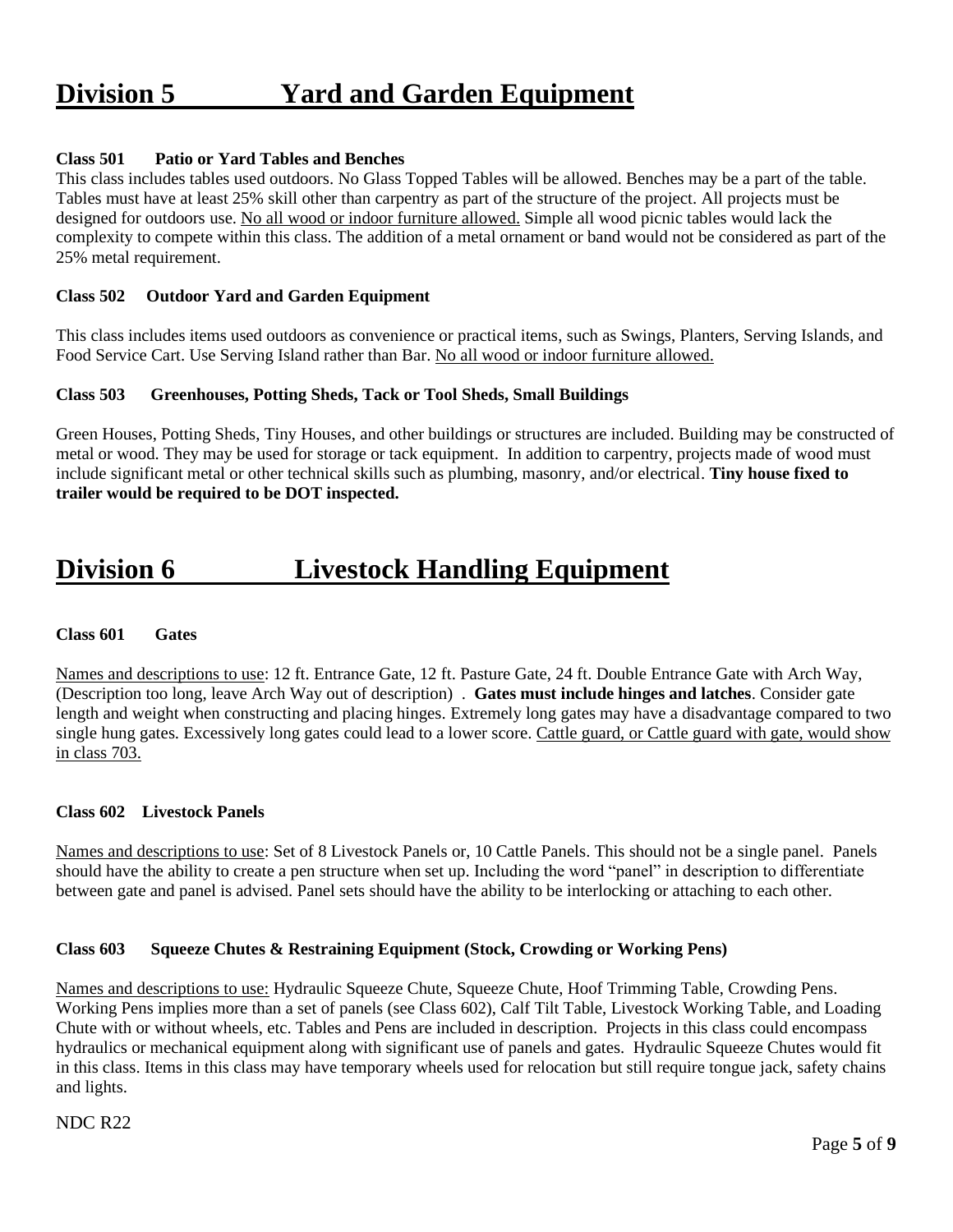### **Class 604 Trim Chutes, Blocking Stands, Livestock Crates**

Names and descriptions to use: Head Gate, Cattle Trim Chute, Sheep Trimming Stand, Goat Trimming Stand, Hog Clipping Stand, Small Animal Crate (for Pickup not necessary), Hog Weighing Station, etc. Grooming Light Stand, Grooming Stand with Lights and Outlets, (Too long, shorten to Grooming Stand.) Livestock Show Display, Lamb Treadmill, etc. Many projects in this class are used in preparing livestock for a livestock show. **Hutches and chicken enclosures would show in class 703.** Items in this class may have light weight wheels used for relocation. **Do not place heavy restraining equipment, such as those with hydraulic parts, in this class.**

# **Division 7 Livestock & Game Equipment**

# **Class 701 Feeders & Troughs**

*Note: Hay and hay/grain feeders should be entered in this class*. *The S.A.L.E. JAM show does not separate feeders and creep feeders. All feeders are shown in one class.* 

Names and descriptions to use: Feeders equipped with storage hoppers or bins are to be entered in this class. This class is the best fit for concrete water troughs. Feeders made of metal, wood, or both are shown in this class*.* 8 ft. Covered Mineral Feeder (Shorten to *Covered Feeder*), Wind-Vane Mineral Feeder (Mineral not needed in name), 8 ft. Open Feed Trough-6 x 4 ft. (Size is not necessary in description), Mineral and Salt Feeder (Salt is not necessary in description), Hanging Hay Feeder for Horse Stall (Shorten this *Horse Feeder*), 12 ft. Hay/Grain Feeder, 8 ft. Self Feeder, One Ton Self Feeder, 8 ft. Creep Feeder (Size not necessary in description), 10 ft. Combination Self Feeder/Creep Feeder (Size not necessary in description and "feeder" is implied. Tricycle type hay feeder wagons will be allowed in this class. Items in this class may have temporary wheels used for relocation.), **Large feeder with feed hauling capacity and permanent undercarriage, or pneumatic feed handling equipment with permanent undercarriage (Wheels, axle, or springs) will show in the other trailer class and be subject to DOT Inspection**. **Feeders designed to towed by a truck or farm tractor should meet all DOT regulations that include hitch, jack, safety chains, lights, and reflectors. (Texas Transportation Code 547.372.**

#### **Class 702 Wildlife**

Names and descriptions to use: Wildlife Observation Tower, Portable Wildlife Observation Tower, Timed Wildlife Feeder, Deer Chute, Quail Feeder, Feral Hog Removal Equipment, etc. **Trailers with permanently mounted wildlife observation towers may show in this class**. These observation towers on wheels will be subject to DOT Inspection. **Large feeder with feed hauling capacity with permanent undercarriage and pneumatic feed handling equipment with permanent undercarriage (Wheels, axle, or springs) will show in the other trailer class and be subject to DOT Inspection.**

#### **Class 703 Other Livestock Equipment (including Cattle Guards, Walkers, Chicken Coops and Hutches)**

Names and descriptions to use: Post Puller, Auction Stand, Feed Dolly, Hammer Mill, Feed Mixer, 14 ft. Cattle Guard with Gates (Remove size – makes name too long), Grain Storage Bin, Farrowing Crate, Sales Ring, **Livestock Walker**, Show Box, Clipper Blade Sharpener, etc. **All hutches and poultry enclosures show in this class**. Roping Chutes and Loading Chutes should be in Squeeze Chutes & Restraining Equipment, Class 603.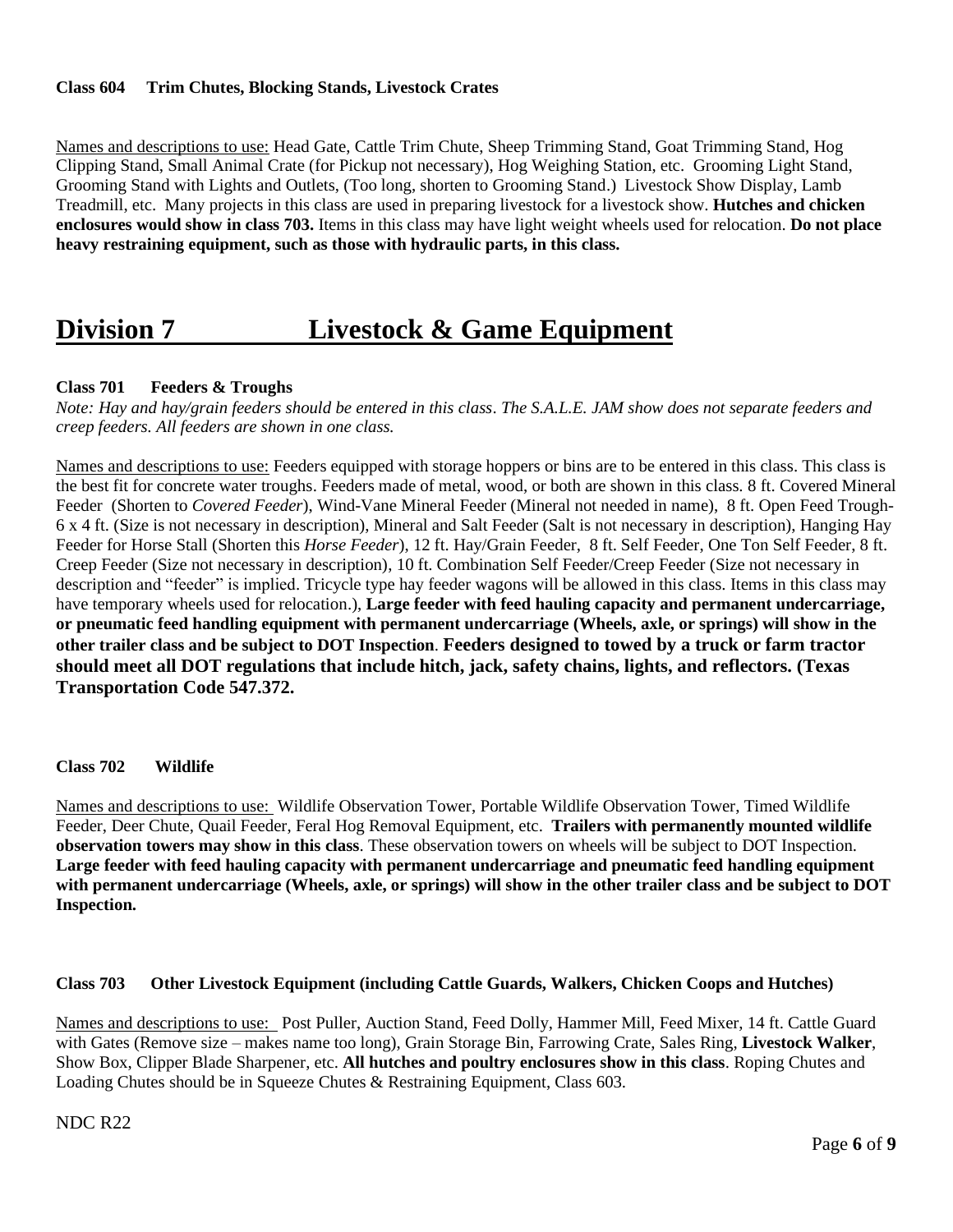# **Division 8 Small Bumper Pull Trailers**

*Note: All tilt bed trailers show in their respective class depending on length. Hydraulic Dump bed trailers and enclosed trailers of any length will show in Other Bumper Pulled Trailers. Welding trailers show in class 903, BBQ trailers 301 &302, Chemical nurse tank trailers 102, single or 2 bale hay trailers 101, Farm tractor pulled wagon 103, Resource recovery trailer 203, and Tiny House 502. Do not use car hauler in name or description*

# **Class 801 Utility-12 ft. and under (Cargo area is 0 feet to 12 ft. 0 inches***) NEW SIZE*

Names and descriptions to use: "8 ft. Utility Less Than 10 ft." can be entered as "8 ft. Utility." Since the length is identified in the Class Description it is not necessary to use "Less Than 12 ft." in the description of the project. Tilt Bed Utility, 10 ft. Tandem Axle Utility, 10 ft. Bumper Pull, etc. Also includes flat-bed trailers with load beam or truss beneath the floor.

# **Class 802 Utility –over 12 ft. to 16 ft. (Cargo area is over 12 feet to 16 feet 0 inches)** *NEW SIZE*

Names and descriptions to use: 14 ft. Utility Tandem Axle, 14 ft. Tilt-bed Utility, 16 ft. Flatbed, etc. Included are Flat-bed Trailers with load beam or truss beneath the floor.

# **Division 9 Over 16 ft. & Other Bumper Pull Trailers**

# **Class 901 Utility – Over 16 ft. (Cargo area is over 16 feet)**

Names and descriptions to use: "18 ft. Utility Tandem Axle" can be entered as "18 ft. Equipment Trailer" ("Tandem Axle" is optional in that any trailer this length is most likely to have tandem axles). Included are Flat-bed Trailers with load beam or truss beneath the floor.

# **Class 902 Stock– All Lengths**

Names and descriptions to use: Bumper Pull Stock, 16 ft., Bumper Pull Stock, Covered Top Stock, Tandem Axle Stock, 16 ft. Lamb and/or Pig Low Profile, etc.

#### **Class 903 Welding – All Lengths (Bumper Pull)**

Name and description to use: 10 ft. Welding Trailer, Welding Trailer 16 ft.: Use Welding Trailer and length for this class. Bumper pulled welding trailers are designed to support mobile welding, fabrication and repair. Judges do not evaluate equipment placed on the trailer but consider placement, security, and equipment storage. All length bumper pulled welding trailer will fit this class. No cylinders are to be located on the trailer – cylinder racks should be in place.

#### **Class 904 Other Bumper Pull**

Names and descriptions to use: Includes: Dump Bed Trailer, Fuel Tank Trailer (metal tank), and Note: Fuel tank should be empty. Also included are Wildlife Feeding Trailers, Enclosed or Box Trailers, Lay Flat Equipment Trailer, and other types of bumper pull trailers. Any trailer that does not fit in trailer classes identified above. Field Repair or Service Trailers show in this class. Single or Two Bale Hay Trailers should be entered in Hay Handling Equipment class 101. Trailers that are equipped with chemical nurse tanks (nonmetal tank) and pumps show in Sprayer Equipment class 102.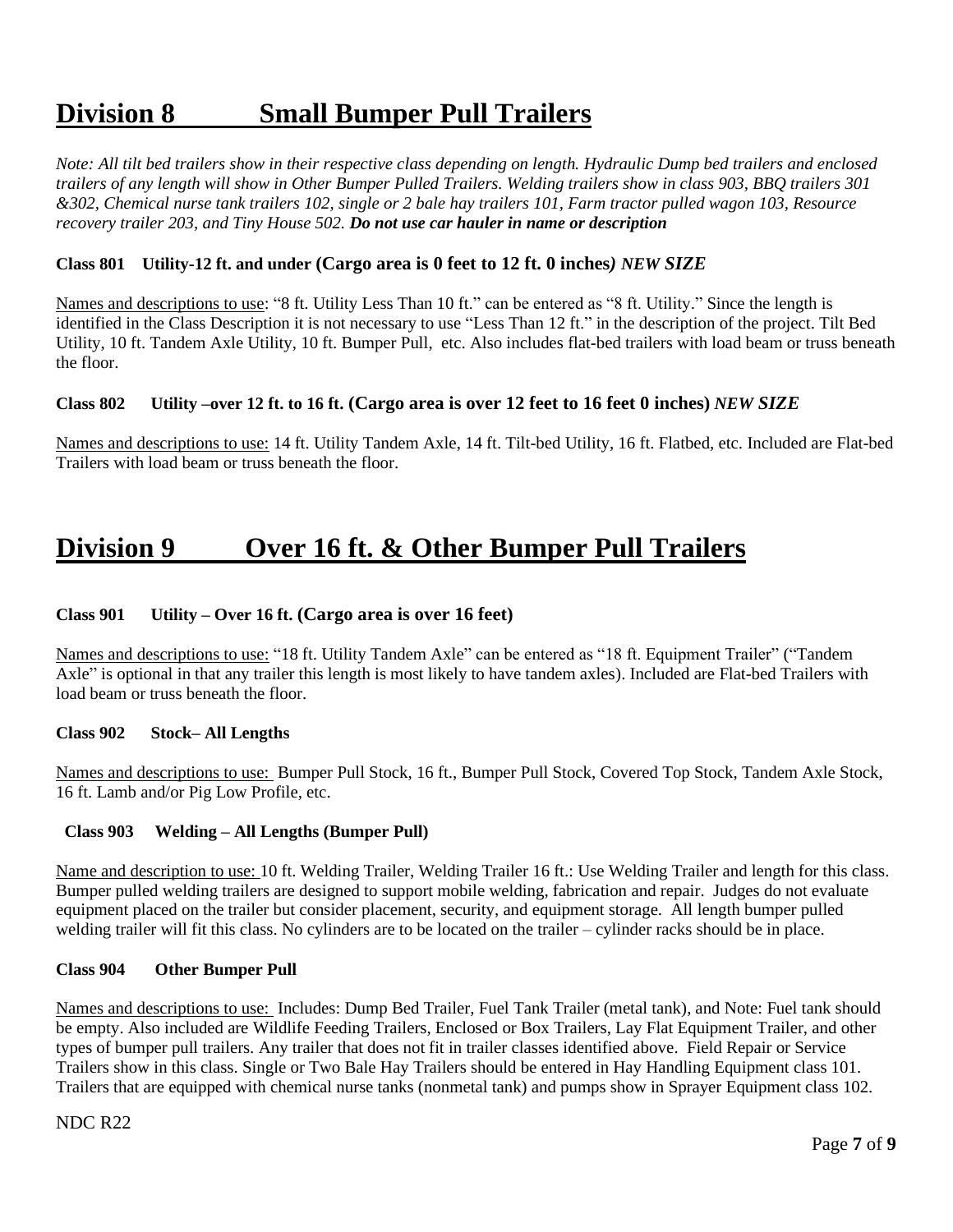# **Division 10 Gooseneck Trailers**

# **Class 1001 Lowboy (Bed between the wheels)**

Names and descriptions to use: 24 ft. Gooseneck Lowboy, 20 ft. Equipment Lowboy. Lowboys imply that the railing is part of the load bearing member or truss. Gooseneck car hauler or trailers with load beam or truss beneath the floor will be in this class.

# **Class 1002 Flatbed/Float (Bed over wheels)**

Names and descriptions to use: "32 ft. Gooseneck Float" can be entered instead of "32 ft. Gooseneck Dovetail Float" because Dovetail implies float or flatbed.

# **Division 11 Gooseneck – Stock, Multibale, 5th Wheel & Other Trailers**

*All Semi Pulled Trailers will show in class 1103, Other Trailers. Please include Semi Pulled or "pull type" in the description of the trailer. All semi pulled BBQ Trailers show in Class 1103.*

# **Class 1101 Stock Trailers - All lengths**

Names and descriptions to use: 24 ft. Gooseneck Stock, 24 ft. Porta-frame, Gooseneck Stock, etc.

# **Class 1102 Multi-bale Trailers**

Names and descriptions to use: Ten Bale Hay Trailer, etc. Including the length in ft. is not necessary. Most multi-bale trailers are gooseneck, but if the hay trailer is a bumper pull multi-bale trailer with more than two bales it will show in this class. Single and Double Hay Bale Trailers should be entered in Hay Equipment – Class 101.

# **Class 1103 Other Trailers and Semi Pulled Trailers**

**All semi pulled trailers will show in this class. Please include Semi Pulled (or pull type) in the description of the trailer. All large 5th wheel, king pin, or pintle hook attaching trailer (pulled by a 2 ton or larger truck) with heavy duty axles 10,000 lbs. or over, that have dual tandem or super singles with hydraulic or air brakes are examples of descriptors classifiers will use to place trailers in this class regardless of pull type. For example, a pintle hook pulled trailer that meets these descriptors will fit this class. Trailers that are 40 ft. in length or longer will normally show in this class. Any semi pulled BBQ trailer that fits these criteria will fit in this Other Trailer class. Bumper pulled welding trailer will show in class 903. Gooseneck welding trailers are shown in this class.**

NDC R22 Names and descriptions to use: Trailers may be varied in this class. You should use "Gooseneck or Semi or other pull type" in the description. 14 ft. Gooseneck Welder Trailer, 16 ft. Hydraulic Dump Gooseneck Trailer, 36 ft. Gooseneck Horse Trailer w/ Living Quarters, 45 ft. Semi Pulled Flatbed. You will notice that some of these descriptions are too long so to shorten name, length in ft. can be eliminated from the description. Also using "Trailer" is not necessary, unless as explained above. Semi pulled Fuel or Service Trailer, Gooseneck Welding or Repair Trailers, and other types of Gooseneck trailers are shown in this class.